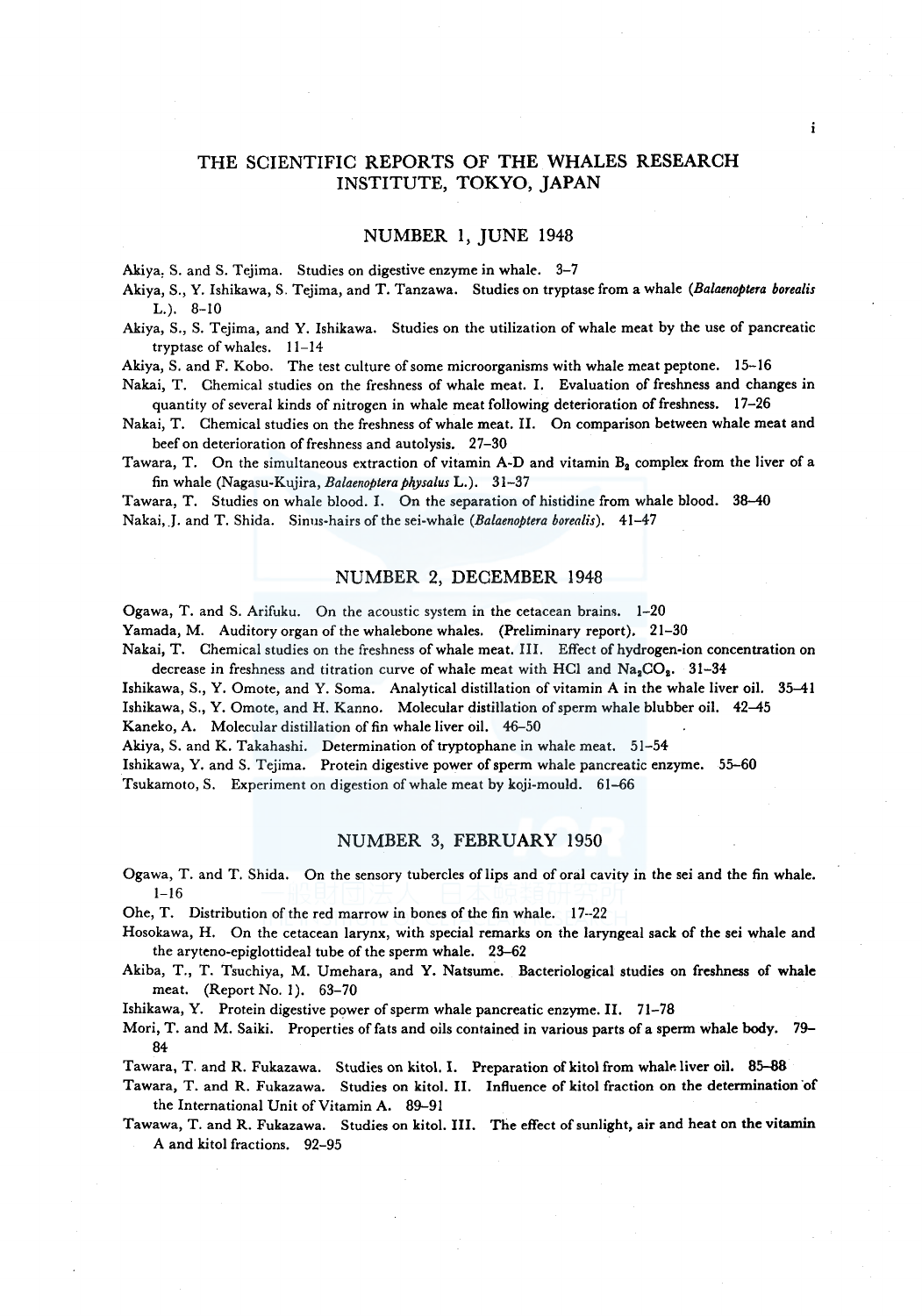Tawara, T. On the respiratory pigments of whale (Studies on whale blood II.). 96-101

Yoshida, M. Research on methionine in whale. 102-105

Mizue, K. Factory ship whaling around Bonin Islands in 1948. 106-118

Mizue, K. and H. Jimbo. Statistic study of foetuses of whales. 119-131

Nishiwaki, M. and K. Hayashi. Biological survey of fin and blue whales taken in the Antarctic season 1947-48 by the Japanese fleet. 132-190

# NUMBER 4, AUGUST 1950

Omura, H. On the body weight of sperm and sei whales located in the adjacent waters of Japan. 1-13

Omura, H. Diatom infection on blue and fin whales in the Antarctic whaling area V (the Ross Sea area). 14-26

Omura, H. Whales in the adjacent waters of Japan. 27-113

Nishiwaki, M. Determination of the age of Antarctic blue and fin whales by the colour changes in crystalline lens. 115-161

Nishiwaki, M. Age characteristics in baleen plates. 162-183

Nishiwaki, M. On the body weight of whales. 184-209

# NUMBER 5, JUNE 1951

- Akiba, T., M. Umehara and Y. Natsume. Bacteriological studies on freshness of whale meat. (Report No. II.). 1-4
- Hosokawa, H. On the pelvic cartilages of the Balaenoptera-foetuses, with remarks on the specifical and sexual difference. 5-15
- Ohe, T. Iconography on the abdominal cavity and viscera of the Balaenoptera, with special remarks upon the peritoneal coverings. 17-39
- Akiya, S. and O. Hoshino. Isolation of histidine from whale blood using 3,4-dichlorobenzene sulfonic acid. 41-47

Tawara, T. and R. Fukazawa. Studies on kitol. IV. Purification of kitol by chromatographic. 49-51 Ishikawa, S., Y. Omote and H. Okuda. Substances related to vitamin A in the whale liver oil. 53-59

Ishikawa, S., Y. Omote, M. Kijima and H. Okuda. Thermal decomposition of kitol. 61-69

Mizue, K. Grey whales in the east sea area of Korea. 71-79

Mizue, K. Food of whales (In the adjacent waters of Japan). 81-90

Nishiwaki, M. and T. Ohe. Biological investigation on blue whales *(Balaenoptera musculus)* and fin whales *(Balaenoptera physalus)* caught by the Japanese Antarctic whaling fleets. 91-167

#### NUMBER 6, DECEMBER 1951

Hosokawa, H. On the extrinsic eye muscles of the whale. with special remarks upon the innervation and function of the musculus retractor bulbi.  $-1-33$ 

Murata, T. Histological studies on the respiratory portions of the lungs of cetacea. 35-47

Kojima, T. On the brain of the sperm whale *(Physeter catodon* L.). 49-72

Mizue, K. and T. Murata. Biological investigation on the whales caught by theJapanese Antarctic whaling fleets season 1949-50. 73-131

Nishiwaki, M. On the periodic mark on the baleen plates as the sign of annual growth. 133-152

- Nishiwaki, M. and T. Hibiya. On the sexual maturity of the sperm whales *(Physeter catodon)* found :n the adjacent waters of Japan (I). 153-165
- Nakai, T. Chemical studies on freshness of whale meat. IV. Some informations of *Archomobacter ubiquitum*  isolated from whale carcass. 167-176
- Nakai, T. and H. Ono. The effects of electric shock and fatigue on post-mortem changes in muscle. 177- 185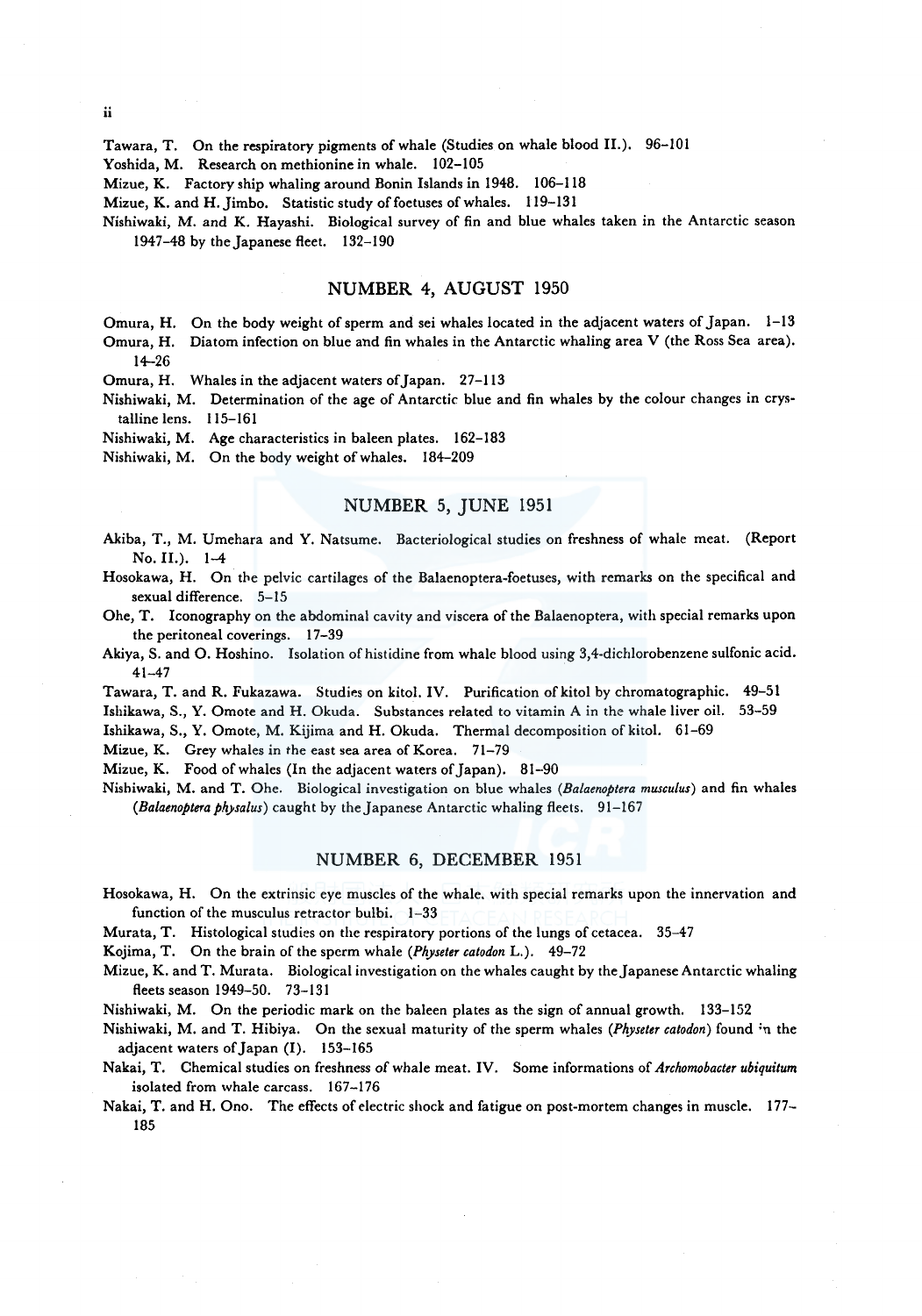- Omote, Y. Complete recovery of vitamin A from molecular distillation residue of whale-liver oil. 187– 191
- Omote, Y. Chemical structure of kitol (I). Double bonds and hydroxyl groups. 193-198

Hirata, M. Experimental investigation on flattened head harpoon. An attempt for restraining ricochet. 199-207

# NUMBER 7, JULY 1952

- Ogawa, T. On the cardiac nerves of some cetacea, with special reference to those of *Berardius bairdii*  Stejneger. 1-22
- Akiya, S., 0. Hoshino and N. Motohashi. On an attempt to preserve whale meat freshness with 5-nitrofurfuriden aminoguanidine from decay. 23-30
- Akiya, S. and R. Sawamura. Colorimetric determination of 5-nitro-2-furfuridene aminoguanidine. 31-36

Tomiyama, S. and M. Takao. Studies on utilization of higher fatty alcohol from sperm whale oil. 37-46

Omote, Y. A rapid method for the separate determination of vitamin A and kitol in the whale-liver oil. 47-50

Arai, Y. and S. Sakai. Whale meat in nutrition. 51-67

- Yamaguchi, K. and K. Fujino. On the serological constitution of striped dolphin *(Prodelphinus caeruleoalbus*  (Meyen)) (I). 67-77
- Nishimoto, S., M. Tozawa and T. Kawakami, Food ofsei whales *(Balaenoptera borealis)* caught in the Bonin Island waters. 79-85

Nishiwaki, M. On the age-determination of Mystacoceti, chiefly blue and fin whales. 87-119

- Nishiwaki, M. and T. Hibiya. On the sexual maturity of the sperm whales *(Physeter catodon)* found in the adjacent waters of Japan (II). 121-124
- Ohno, M. and K. Fujino. Biological investigation on the whales caught by the Japanese Antarctic whaling fleets, season 1950/51. 125-183

#### NUMBER 8, JUNE 1953

Yamada, M. Contribution to the anatomy of the organ of hearing of whales. 1-79

Omura, H. Biological study on humpback whales in the Antarctic whaling areas IV and V. 81-102

Fujino, K. On the serological constitutions of the sei-, fin-, blue- and humpback-whales (I). 103-125

Ogawa, T. On the presence and disappearance of the hind limb in the cetacean embryos. 127-132

- Nishiwaki, M. and T. Yagi. On the age and the growth of teeth in a dolphin *(Prodelphinuscaeruleo-albus).*  (I). 133-146
- Kakuwa, Z., T. Kawakami and K. Iguchi. Biological investigation on the whales caught by the Japanese Antarctic whaling fleets in the 1951-52 season. 147-213

Nishiwaki, M. Hermaphroditism in a dolphin *(Prodelphinuscaeruleo-albus).* 215-218

# NUMBER 9, JUNE 1954

- Akiya, S., 0. Hoshino and N. Motohashi. Attempt to preserve freshness of whale meat with germicides. II. 1-10
- Ogawa, T. On the musculature of the sinus venosus and its continuation with the so-called conducting system of the whale's heart. 11-35
- Yamada, M. Some remarks on the pygmy sperm whale, *Kogia.* 37-58

Yamada, M. An account of a rare porpoise, *Feresa* Gray from Japan. 59-88

Omura, H. and K. Fujino. Sei whales in the adjacent waters of Japan. II. Further studies on the external characters. 89-103

Fujino, K. On the serological constitution of the sperm- and Baird beaked-whales (I) Blood groups of the sperm- and Baird beaked-whales. 105-120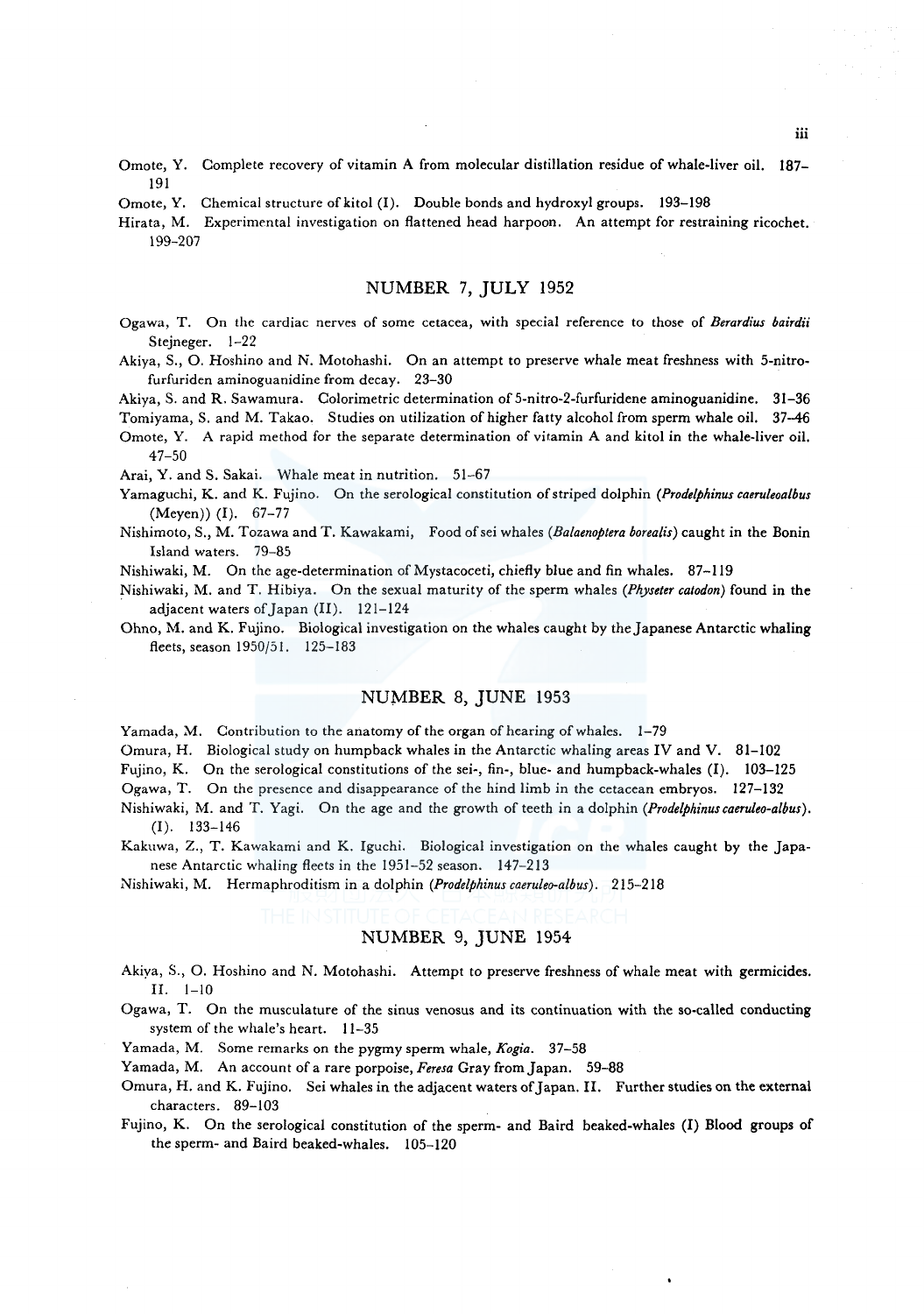- Fujino, K. On the body proportions of the fin whales *(Balaenoptera physalus* (L)) caught in the northern Pacific Ocean (I) (Preliminary report). 121-163
- Nishiwaki, M., T. Hibiya and S. Kimura. On the sexual maturity of the sei whale of the Bonin waters. 165-177
- Uda, M. Studies of the relation between the whaling grounds and the hydrographical conditions (I). 179-187

#### NUMBER 10, JUNE 1955

Hosokawa, H. Cross-sections of a 12-mm. dolphin embryo. 1-68

Nemoto, T. White scars on whales (I) Lamprey marks. 67-77

Omura, H. and T. Nemoto. Sei whales in the adjacent waters of Japan. III. Relation between movement and water temperature of the sea. 79-87

Omura, H., K. Fujino and S. Kimura. Beaked whale *Berardius bairdi* of Japan, with notes of *Ziphius cavirostris.* 89-132

Fujino, K. On the body weight of the sei whales located in the adjacent waters of Japan (II.) 133-141

Nishiwaki, M. On the sexual maturity of the Antarctic male sperm whale *(Physeter catodon* L.). 143-149 Ohta, K., T. Watarai, T. Oishi, Y. Ueshiba, S. Hirose, T. Yoshizawa, Y. Akikusa, M. Sato and K. Okano,

Composition of fin whale milk. 151-167

### NUMBER 11, JUNE 1956

Omura, H. and H. Sakiura. Studies on the little piked whale from the coast of Japan. 1-37

Nishiwaki, M., T. Hibiya and S. Kimura. On the sexual maturity of the sperm whale *(Physeter catodon)*  found in the North Pacific. 39-46

Fujino, K. On the body proportions of the sperm whales *(Physeter catodon)*. 47-83

Fujino, K. On the serological constitution of the fin whales II. Further studies on blood groups. 85-98 Nemoto, T. On the diatoms of the skin film of whales in the northern Pacific. 99-132

Hoshina, T. and Y. Sugiura. On a skin disease and a nematode parasite of a dolphin, *Tursiops truncatus*  (Montagu, 1821). 133-138

Iwai, E. Descriptions on unidentified species of dibranchiate cephalopods. I. An oegopsiden squid belonging to the genus *Architeuthis.* 139-151

Iwai, E. Descriptions on unidentified species of dibranchiate cephalopods. II. A cranchiidae squid of the genus *Taonius.* 153-161

Uda, M. and K. Nasu. Studies of the whaling grounds in the northern sea-region of the Pacific Ocean in relation to the meteorological and oceanographic conditions. (Part I). 163-179

Kimura, S. and T. Nemoto. Note on a minke whale kept alive in aquarium. 181-189

Ishikawa, Y. A characteristic property of whale oils concerning the absorption of gases. I. On the absorption of carbon dioxide by whale oils. 191-213

## NUMBER 12, JUNE 1957

Omura, H. Osteological study of the little piked whale from the coast of Japan. 1-21

Nishiwaki, M. Age characteristics of ear plugs of whales. 23-32

Nemoto, T. Foods of baleen whales in the northern Pacific. 33-89

Nasu, K. Oceanographic conditions of the whaling grounds in the waters adjacent to Aleutian Islands and the Bering Sea in summer of 1955. 91-101

Kimura, S. The twinning in southern fin whales. 103-125

Ichihara, T. An application of linear discriminant function to external measurements of fin whale. 127-189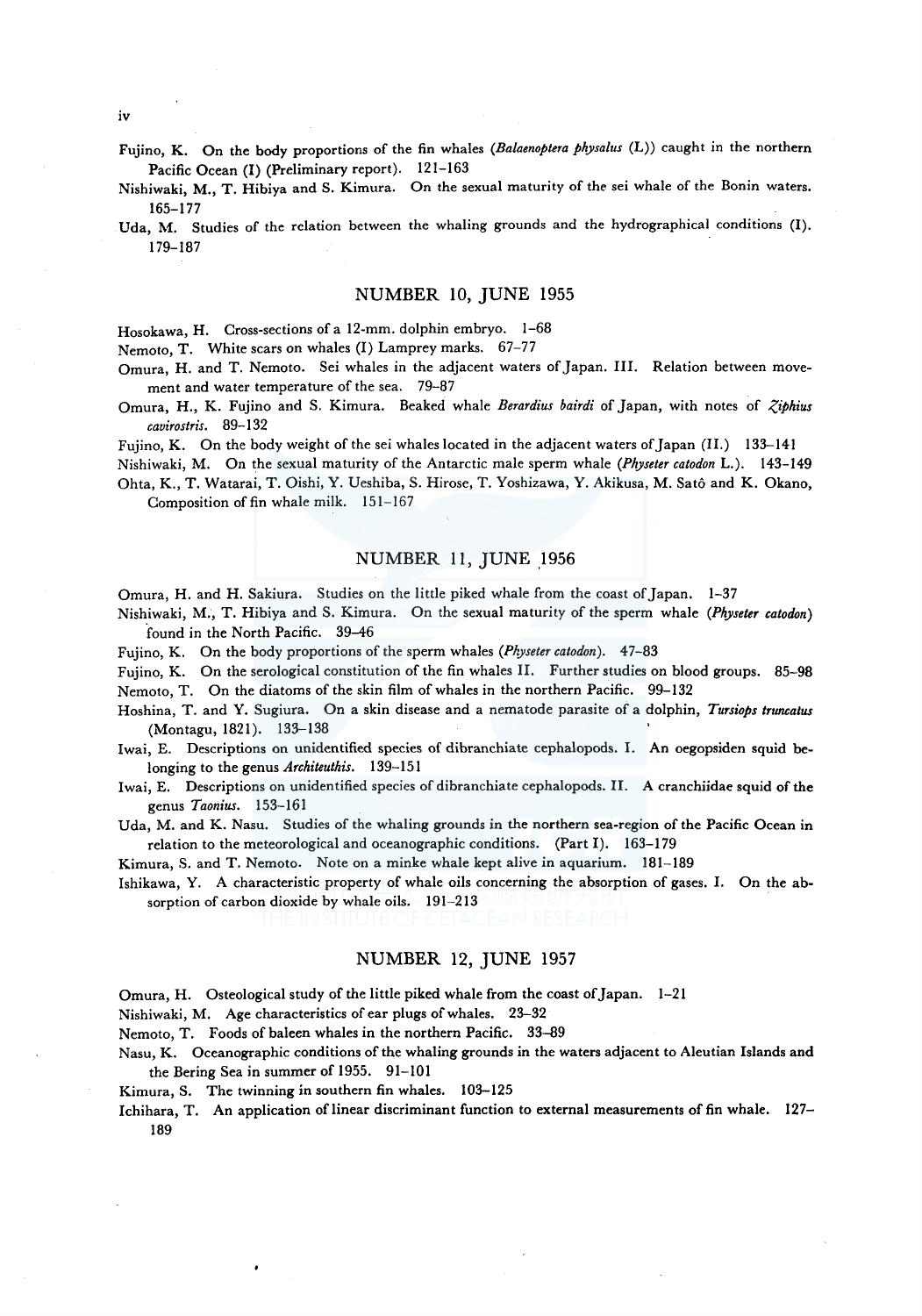Nishiwaki, M. Very small embryo of cetacea. 191-192

Nishiwaki, M. One-eyed monster of fin whale. 193-195

Ogawa, T. and T. Kamiya. A case of the cachalot with protruded rudimentary hind limbs. 197-208

- Uda, M. and A. Dairokuno. Studies of the relation between the whaling grounds and the hydrographic conditions. II. A study of the relation between the whaling grounds off Kinkazan and the boundary of water masses. 209-224
- Abe, T. Notes on fishes from the stomachs of whales taken in the Antarctic. I. *Xenocyttus nemotoi,* a new genus and new species of zeomorph fish of the subfamily *Oreosonimae* Goode and Bean, 1895. 225-233
- Tsuyuki, H. On the oils contained in various blubbers of northern elephant seal, *Mirounga angustirostris.*  235-240

### NUMBER 13, SEPTEMBER 1958

Omura, H. North Pacific right whale. 1-52

Nishiwaki, M. and T. Kamiya. A beaked whale *Mesoplodon* stranded at Oiso Beach, Japan. 53-83

- Nishiwaki, M. and C. Handa. Killer whales caught in the coastal waters off Japan for recent 10 years. 85-96
- Ohsumi, S. (Kimura), M. Nishiwaki and T. Hibiya. Growth of fin whale in the northern Pacific. 97- 133

Nishiwaki, M., T. Hibiya and S. Ohsumi (Kimura). Age study of sperm whale based on reading of tooth laminations. 135-153

Nishiwaki, M., T. lchihara and S. Ohsumi (Kimura). Age studies of fin whale based on ear plug. 155- 169

Fujino, K. On the serological constitution of fin whale. III. Human B blood group substances in erythrocytes and some notes on anti-fin Ju specific antibodies. 171-184

Nemoto, T. *Cocconeis* diatoms infected on whales in the Antarctic. 185-191

Nemoto, T. and K. Nasu. *Thysanoessa macrura* as a food of baleen whales in the Antarctic. 193-199

Ichihara, T. Gray whale observed in the Bering Sea. 201-205

Ohsumi, S. (Kimura). A descendant of Moby Dick or a white sperm whale. 207-209

Nasu, K. Deformed lower jaw of sperm whale. 211-212

Omura, H. Note on embryo of Baird's beaked whale. 213-214

Uda, M. and N. Suzuki. Studies of the relation between the whaling grounds and the hydrographic conditions. III. The averaged conditions of the whaling grounds and their trends of variation during 1946-55. 215-229

Seki, Y. Observations on the spinal cord of the right whale. 231-251

Kamiya, T. How to count the renculi of the cetacean kidneys, with special regard to the kidney of the right whale. 253-267

Hosokawa, H. and T. Sekino. Comparison of the size of cells and some histological formations between whales and man. 269-301

Ogawa, T., T. Tsunoda and M. Osawa. Amino acid composition of whale meat. 303-307

Ishikawa, Y. A characteristic property of whale oils concerning the absorption of gases. II. On the absorption of nitrogen by whale oils. 309-321

Tsuyuki, H. Component fatty acids of northern elephant seal oil. 323-332

## NUMBER 14, SEPTEMBER 1959

Omura, H. Bryde's whale from the coast of Japan. 1-33

Nishiwaki, M. and T. Kamiya. *Mesoplodon stejenegeri* from the coast of Japan. 35-48

Nishiwaki, M. Humpback whales in Ryukyuan waters. 49-87

Cushing, John E., K. Fujino and K. Takahashi. Glycerol-freezing technique as an aid in blood typing ofwhales. 89-100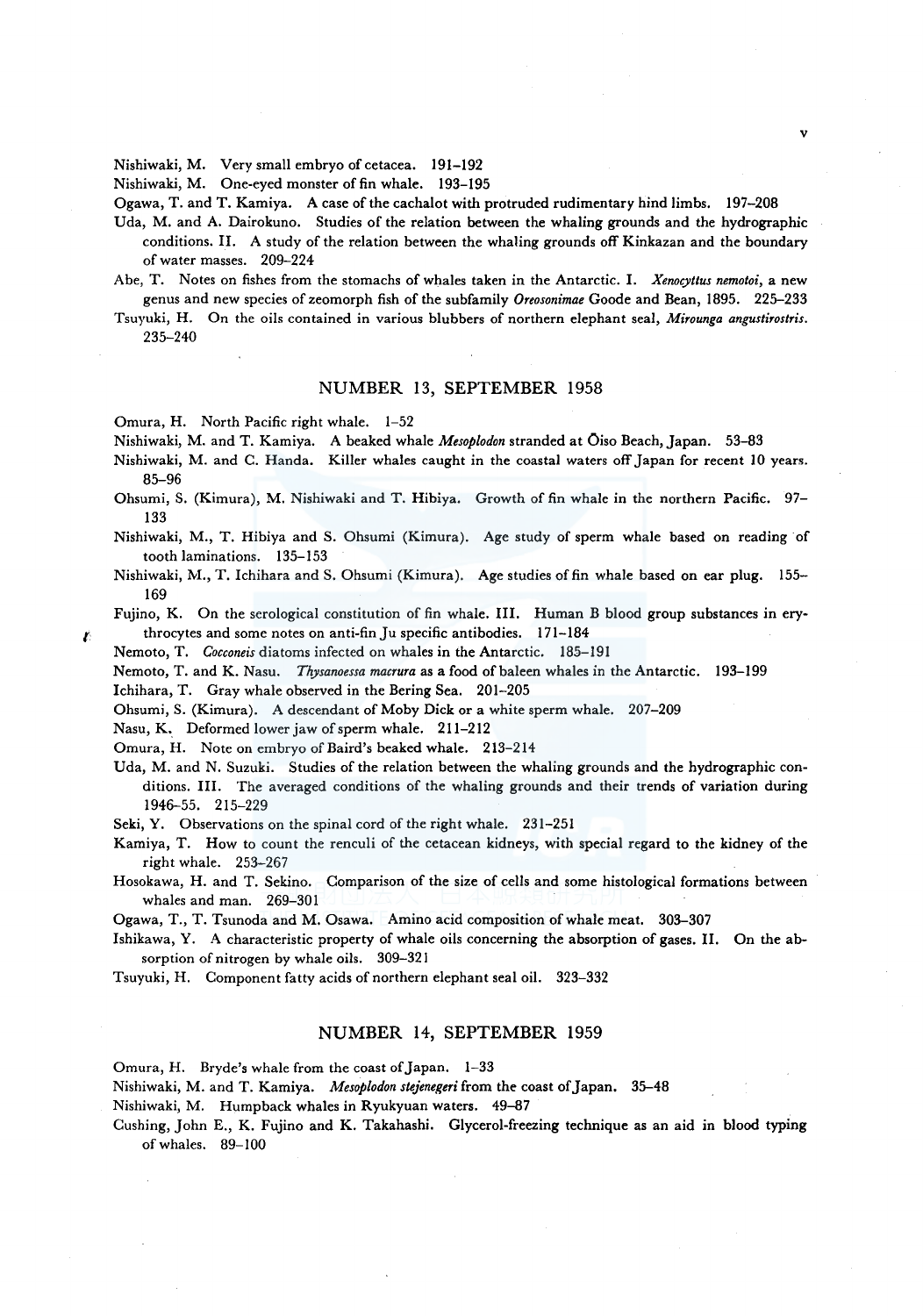Fujino, K. and John E. Cushing. Blood typing of dried whale erythrocytes with 1311 labelled antibody. 101-106

lchihara, T. Formation mechanism of ear plug in baleen whales in relation to glove-finger. 107-135

Nasu, K. Surface water condition in the Antarctic whaling Pacific area in 1956-57. 137-143

Ohsumi, S. (Kimura). A deformed fin whale foetus. 145-147

Nemoto, T. Food of baleen whales with reference to whale movements. 149-290

Yamada, M. and F. Yoshizaki. Osseous labyrinth of cetacea. 291-304

Nakai, T. Distribution of amino acid in proteins from various parts of whale body. 305-326

#### NUMBER 15, NOVEMBER 1960

Nishiwaki, M. Ryukyuan humpback whaling in 1960. 1-16

Ohsumi, S. Relative growth of the fin whale, *Balaenoptera ph\_ysalus* (Linn.). 17-84

Fujino, K. Immunogenetic and marking approaches to identifying subpopulations of the North Pacific whales. 85-142

Nasu, K. Oceanographic investigation in the Chukchi Sea during the summer of 1958. 143-158

Tokita, K. and ECG Research Group. Electrocardiographical studies on bottlenosed dolphin *(Tursiops truncatus).* 159-165

## NUMBER 16, MARCH 1962

Omura, H. Bryde's whale occurs on the coast of Brazil. 1-5

Omura, H. Further information on Bryde's whale from the coast of Japan. 7-18

Nishiwaki, M. Ryukyuan whaling in 1961. 19-28

Nemoto, T. A secondary sexual character of fin whales. 29-34

Omura, H., M. Nishiwaki, T. lchihara and T. Kasuya. Osteological note of a sperm whale. 35-45

lchihara, T. Prenatal dead foetus of baleen whales. 47-60

Nishiwaki, M. *Mesoplodon bowdoini* stranded at Akita Beach, Sea of Japan. 61-77

Nishiwaki, M. Observation on two mandibles of *Mesoplodon.* 79-82

Sinclair, John. An early dolphin embryo *(Stenella caeruleoalbus)* in serial sections. 83-87

Nemoto, T. Food of baleen whales collected in recent Japanese Antarctic whaling expeditions. 89-103

Uda, M. Subarctic oceanography in relation to whaling and salmon fisheries. 105-119

# NUMBER 17, FEBRUARY 1963

Nishiwaki, M., S. Ohsumi and T. Maeda. Change of form in the sperm whale accompanied with growth.  $1 - 14$ 

Ohsumi, S., T. Kasuya and M. Nishiwaki. The accumulation rate of dentinal growth layers in the maxillary tooth of the sperm whale. 15-35

lchihara, T. Photometric method for counting laminae in ear plug of baleen whale. 37-48

Yoshikawa, T. and T. Suzuki. The lamination of the masseter of the humpback whale. 49-52

Fujino, K. Intra-uterine selection due to maternal-foetal in compatibility of blood type in the whales. 53-65

Cushing, John E., K. Fujino and N: Calaprice. TheJu blood typing system of the sperm whale and specific soluble substances. 67-77

Nemoto, T. New records of sperm whales with protruded rudimentary hind limbs. 79-81

Nemoto, T. and K. Nasu. Stones and other aliens in the stomachs of sperm whales in the Bering Sea. 83-91

Nishiwaki, M. Taxonomical consideration on genera of *Delphinidae.* 93-103

Nasu, K. Oceanography and whaling ground in the subarctic region of the Pacific Ocean. 105-155

vi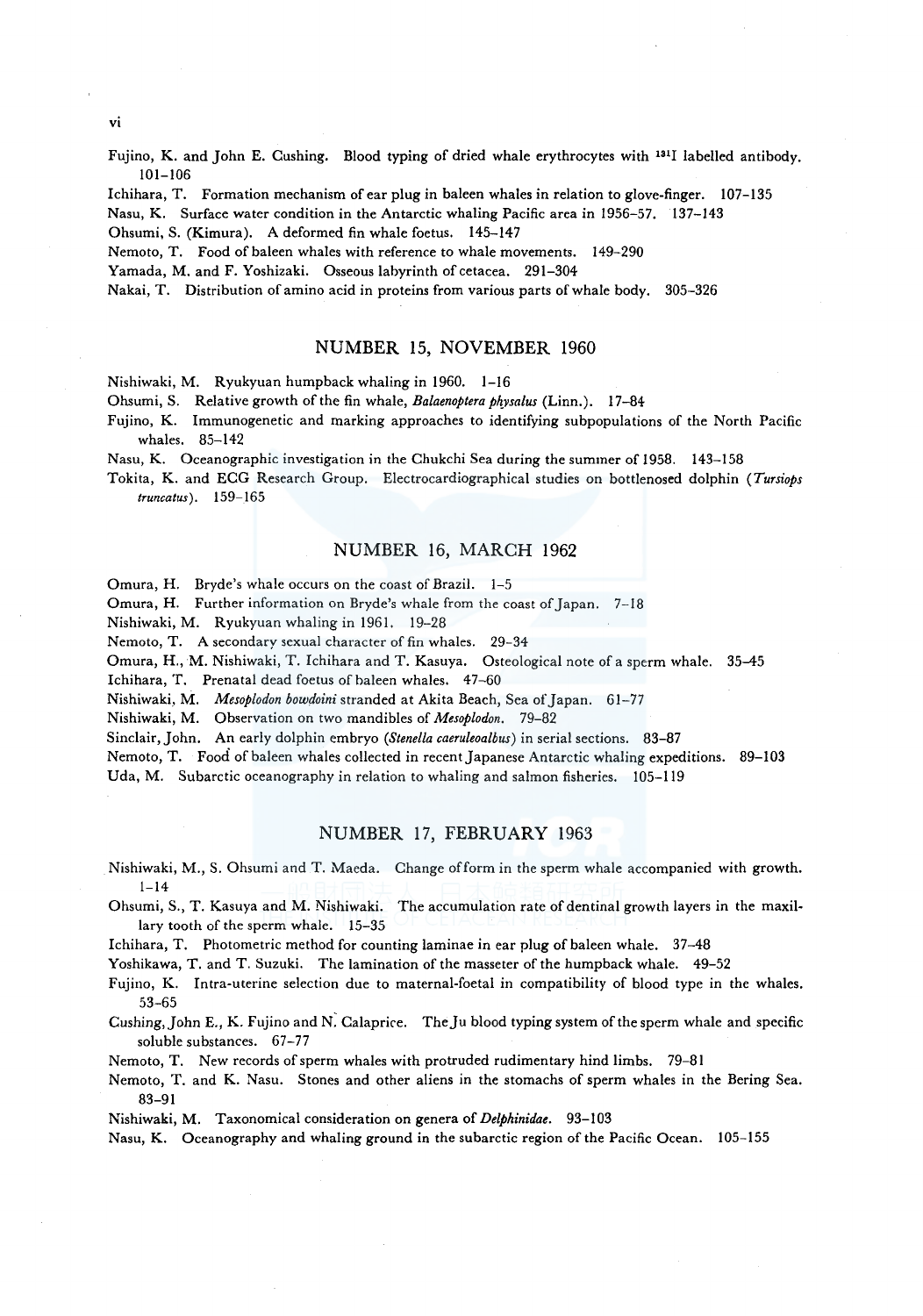- Tsuyuki, H. and U. Naruse. Studies on the oil of black right whale in the northern Pacific Ocean. 171- 190
- Yagi, T., M. Nishiwaki and M. Nakajima. A preliminary study on the method of time marking with leadsalt and tetracycline on the teeth of northern fur seal. 191-195

#### NUMBER 18, MARCH 1964

Fujino, K. Fin whale subpopulations in the Antarctic whaling areas II, III and IV.  $1-27$ 

Ichihara, T. Prenatal development of ear plug in baleen whales. 29-48

Ohsumi, S. Examination on age determination of the whale. 49-88

Nemoto, T. School of badeen whales in the feeding areas. 89-110.

Okutani, T. and Nemoto, T. Squids as the food of sperm whales in the Bering Sea and Alaskan Gulf. 111-122

Ohsumi, S. Comparison of maturity and accumulation rate of corpora albicantia between the left and right ovaries in cetacea. 123-148

Omura, H. A systematic study of the hyoid bones in the baleen whales. 149-170

- Nishiwaki, M. Revision of the article "Taxonomical consideration on genera of *Delphinidae"* in No. 17. 171-172
- Tsuyuki, H. and U. Naruse. Studies on the lipids in brain of black right whale in the northern Pacific Ocean. 173-180

#### NUMBER 19, APRIL 1965

Ohsumi, S. Reproduction of the sperm whale in the north-west Pacific. l-35

Kasuya, T. and T. Ichihara. Some informations on minke whales from the Antarctic. 37-43

Nemoto, T. and T. Kasuya. Foods of baleen whales in the Gulf of Alaska of the North Pacific. 45-5 l

- Nishiwaki, M., M. Nakajima and T. Kamiya. A rare species of dolphin *(Stenella attenuata)* from Arari, Japan. 53-64
- Nishiwaki, M., T. Kasuya, T. Tobayama, T. Kamiya and M. Nakajima. *Feresa attenuata* captured at the Pacific Coast of Japan in 1963. 65-90

Nakajima, M. and M. Nishiwaki. The first occurrence of a porpoise *(Electra electra)* in Japan. 91-104

Hosokawa, H. and T. Kamiya. Sections of the dolphin's head *(Stenella caeruleoalba).* 105-133

Ohsumi, S. A dolphin *(Stene/la caeruleoalba)* with protruded rudimentary hind limbs. 135-136

## NUMBER 20, SEPTEMBER 1966

Ohsumi, S. Sexual segregation of the sperm whale in the North Pacific. 1-16

Ichihara, T. Criterion for determining age of fin whale with reference to ear plug and baleen plate. 17- 82

Kasuya, T. Caryotype of a sei whale. 83-88

Kasuya, T. and S. Ohsumi. A secondary sexual character of the sperm whale. 89-94

Nishiwaki, M. and K. S. Norris. A new genus, *Peponocephala,* for the odontoceti cetacean species *Electra electra.* 95-l 00

Nishiwaki, M., M. Nakajima and T. Tobayama. Preliminary experiments for dolphin marking. 101- 107

Nemoto, T. *Thysanoessa* euphausiids, comparative morphology, allomorphosis and ecology. 109-155

Nasu, K. Fishery oceanographic study on the baleen whaling grounds. 157-210

lchihara, T. and M. Nishiwaki. External measurements and weight of a southern elephant seal. 211-212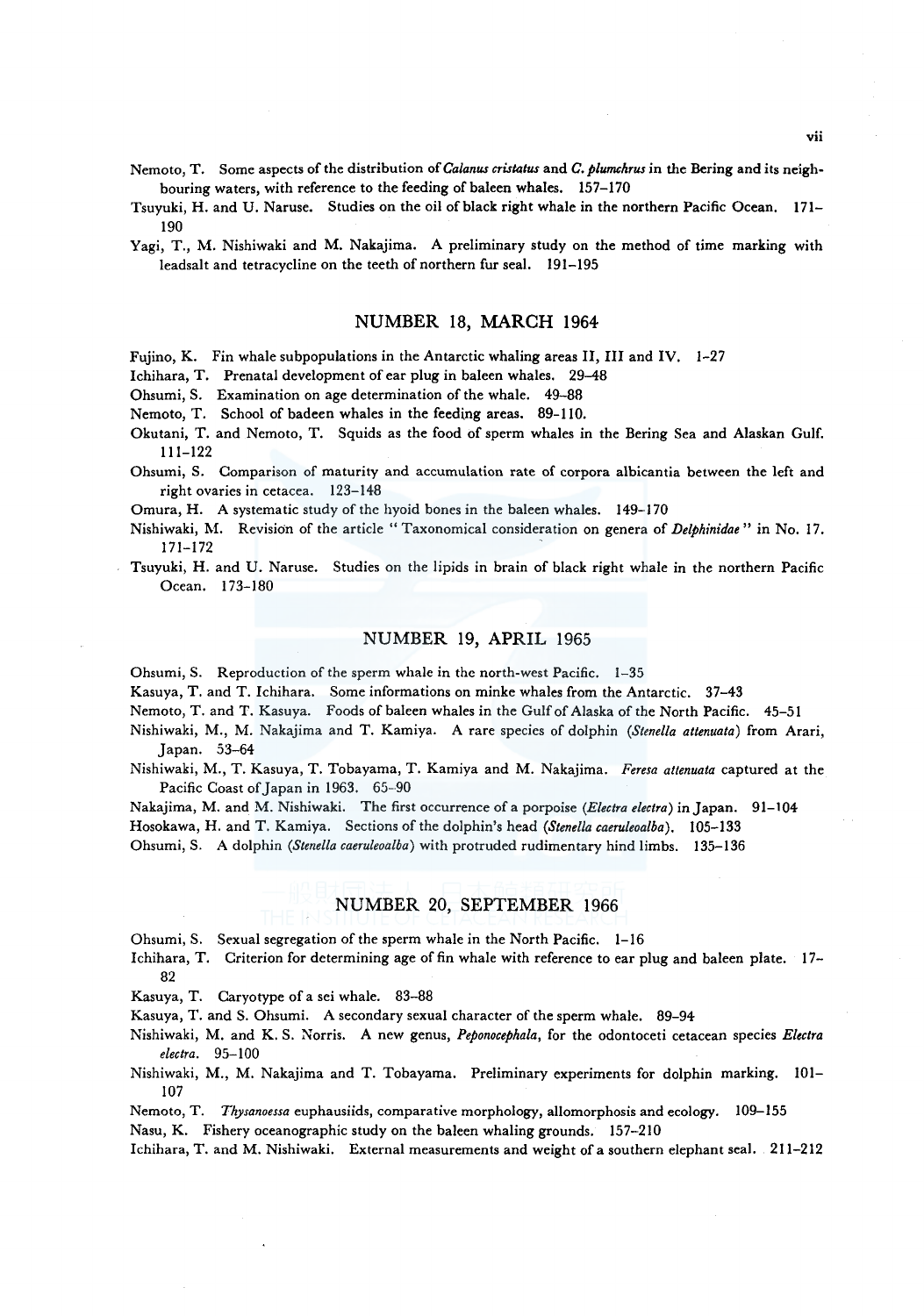Tsuyuki, H. and S. ltoh. Studies on the oils contained in blubber of a southern elephant seal. 213-221

#### NUMBER 21, JUNE 1969

Omura, H., S. Ohsumi, T. Nemoto, K. Nasu and T. Kasuya. Black right whales in the North Pacific. 1-78

Nishiwaki, M. and Y. Hasegawa. The discovery of the right whale skull in the Kisagata shell bed. 79-84 Ohsumi, S. Occurrence and rupture of varginal band in the fin, sei, and blue whales. 85-94

Hosokawa, H., S. Igarashi. T. Kamiya and K. Hirosawa. Morphological characteristics and myelinization of acoustic system in the dolphins *(Stenella caeruleoalba).* 95-123

Mol, T. and P.J.H. van Bree. A short contribution to the history of whaling in Japan during the 17th century. 125-129

Tsuyuki, H. and S. Itoh. Fatty acid composition of finless porpoise oil. 131-135.

Tsuyuki, H. and S. Itoh. Fatty acid composition of *many* toothed pilot whale oil. 137-141

# NUMBER 22, JUNE 1970

Omura, H., T. Ichihara and T. Kasuya. Osteology of pygmy blue whale with additional information on external and other characteristics. 1-27

Nishiwaki, M. and T. Kasuya. Recent record of gray whale in the adjacent waters of Japan and a consideration on its migration. 29-37

Kasuya, T. and D. W. Rice. Note on baleen plates and on arrangement of parasitic barnacles of gray whale. 39-43

Nishiwaki, M. and T. Kasuya. A Greenland right whale caught at Osaka Bay. 45-62

Nasu, K. and Y. Masaki. Some biological parameters for stock assessment of the Antarctic sei whale. 63-74

Ohsumi, S., Y. Masaki and A. Kawamura, Stock of the Antarctic minke whale. 75-125

- Kawamura, A. Food ofsei whale taken by Japanese whaling expeditions in the Antarctic season 1967/68. 127-152
- Nemoto, T. and K. I. Yoo. An amphipod, *Parathemisto gaudichaudii* as a food of the Antarctic sei whale. 153-158

Tobayama, T., S. Uchida and M. Nishiwaki. Twin foetuses from a blue white dolphin. 159-162

Machida, S. A sword-fish sword found from a North Pacific sei whale. 163-164

Tsuyuki, H. and S. Itoh. Fatty acid components of black right whale oil by gas chromatography. 165-170

#### NUMBER 23, SEPTEMBER 1971

Ohsumi, S. Some investigations on the school structure of sperm whale. 1-25

Kawamura, A. Influence of chasing time to stomach contents of baleen and sperm whales. 27-36

Kasuya, T. Consideration of distribution and migration of toothed whales off the Pacific coast of Japan based upon aerial sighting record. 37-60

Omura, H. A comparison of the size of vertebrae among some species of the baleen whales with special reference to whale movements. 61-69

Omura, H., M. Nishiwaki and T. Kasuya. Further studies on two skeletons of the black right whale in the North Pacific. 71-81

Nishiwaki, M. and T. Kasuya. Osteological note of an Antarctic sei whale. 83-89

Hosokawa, H. and T. Kamiya. Some observations on the cetacean stomachs, with special considerations on the feeding habits of whales. 91-101

Lugassy, A. A., E. Korostoff and J. L. Rabinowits. Influence of incremental lines upon the compressive strength of sperm whale dentin. 103-110

viii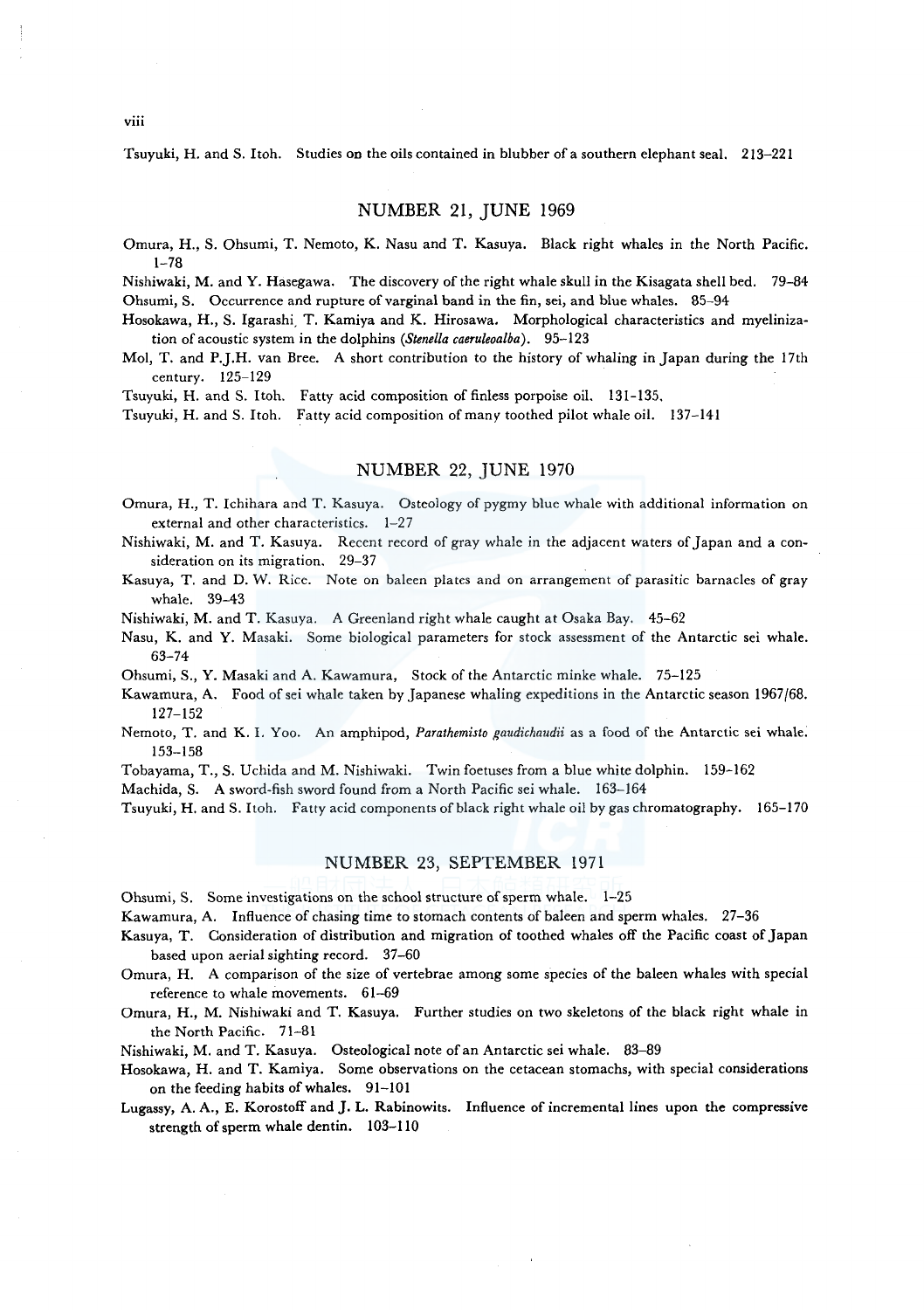- Nishiwaki, M. and N. Oguro. Baird's beaked whales caught on the coast of Japan in recent 10 years. 111-122
- Mizue, K., M. Nishiwaki and A. Takemura. The underwater sound of Ganges river dolphins *(Platanista gangetica).* 123-128

Kasuya, T. and M. Nishiwaki. First record of *Mesoplodon densirostris* from Formosa. 129-137

Kawamura, A. and K. Kashita. A rare double monster of dolphin, *Stenella caeruleoalba.* 139-140

Tsuyuki, H. and S. Itoh. Fatty acid components of Ganges river dolphin oil. 141-147

## NUMBER 24, NOVEMBER 1972

- Omura, H. An osteological study of the Cuvier's beaked whale, *Ziphius cavirostris,* in the northwest Pacific. 1-34
- Nishiwaki, M. and N. Oguro. Catch of the Cuvier's beaked whales off Japan in recent years. 35-41

Nishiwaki, M., T. Kasuya, K. Kureha and N. Oguro. Further comments of *Mesoplodon gingkodens.* 43-56

- Kasuya, T. Growth and reproduction of *Stenella caeruleoalba* based on the age determination by means of dentinal growth layers. 57-79
- Kasuya, T. and N. Oguro. A new tagging method of dolphins. 81-85
- Kasuya, T. Some informations on the growth of the Ganges dolphin with a comment on the Indus dolphin. 87-108
- Kasuya, T. and A.K.M. Aminul Haque. Some informations on the distribution and seasonal movement of the Ganges dolphin. 109-115
- Tsuyuki, H. and S. Itoh. Fatty acid component of various blubber oil of Ganges River dolphin. 117-125
- Naito, Y. and M. Nishiwaki. The growth of two species of the harbour seal in the adjacent waters of Hokkaido. 127-144
- Ichihara, T. and K. Yoshida. Diving depth of northern fur seals in the feeding time. 145-148

## NUMBER 25, SEPTEMBER 1973

- Kasuya, T. Systematic consideration of recent toothed whales based on the morphology of tympanoperiotic bone. 1-103
- Omura, H. A review of pelagic whaling operations in the Antarctic based on the effort and catch data in 10° squares of latitude and longitude. 105-203
- Nasu, K. Results of whale sighting by Chiyoda Maru No. 5 in the Pacific sector of the Antarctic and Tasman Sea in the 1966/67 season. 205-217
- Kawamura, A. Food and feeding of sei whale caught in the waters south of 40°N in the North Pacific. 219-236
- Ohsumi, S. Find of marlin spear from the Antarctic minke whales. 237-239
- Seki, Y. An anatomical study on the lower extension of the dorasl vagal nucleus to the upper cervical cord in the sperm whale. 241-249
- Tobayama, T., M. Nishiwaki and H. C. Yang. Records of the Fraser's Sarawak dolphin *(Lagmodelphis hosei)* in the western North Pacific. 251-263

Miyazaki, N., T. Kusaya and M. Nishiwaki. Food of *Stenella caeruleoalba.* 265-275

Nishiwaki, M. Possible vestigial teats of killer whale. 277-278

Williamson, G. R. Counting and measuring baleen and ventral grooves of whales. 279-292

Tsuyuki, H. and S. Itoh. Fatty acid component of blubber oil of Amazon River dolphin. 293-299

Naito, Y. Comparison in colour pattern of two species of harbour seal in adjacent waters of Hokkaido. 301-310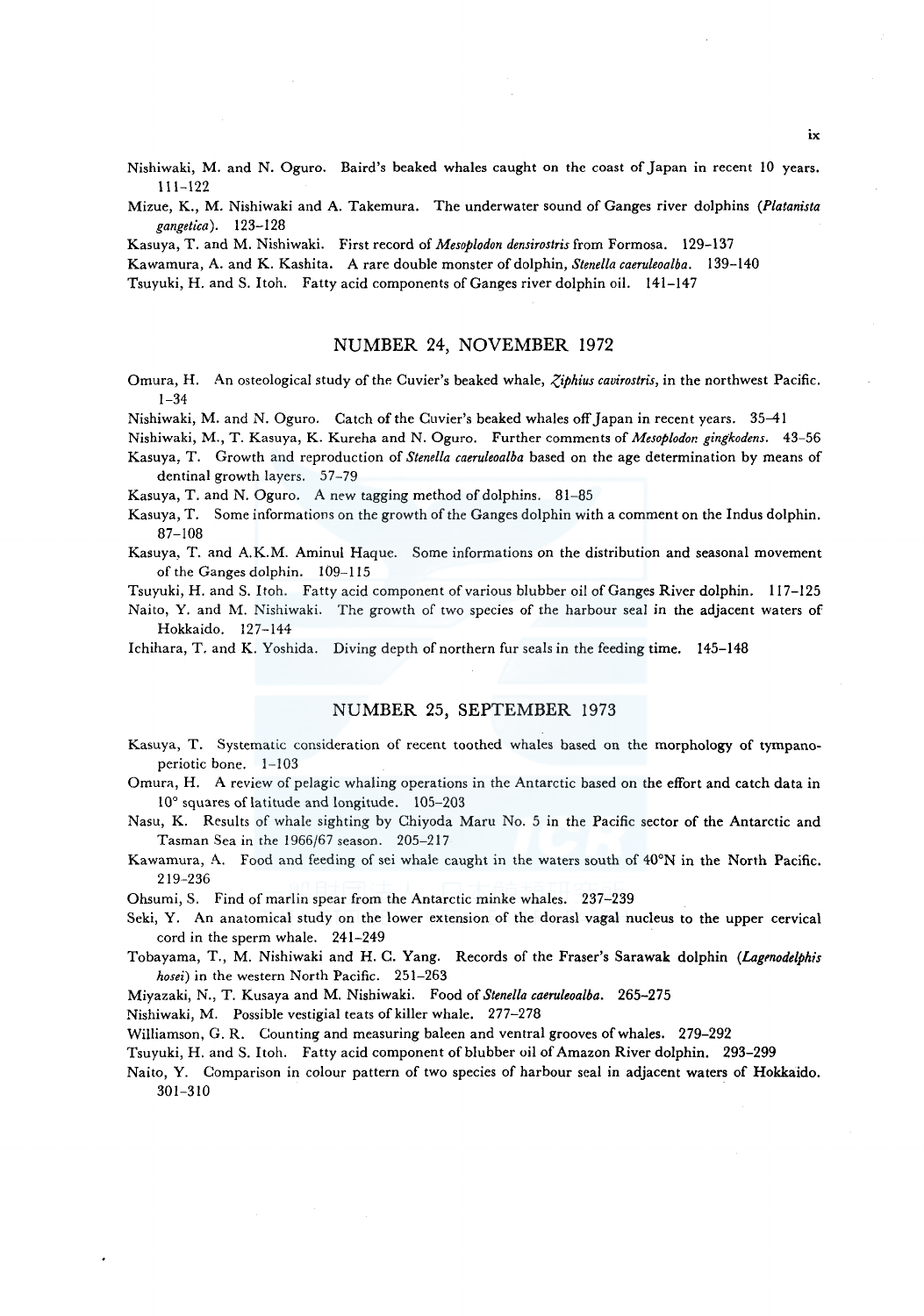Omura, H. Possible migration route of the gray whale on the coast of Japan.  $1-14$ 

Satake, Y. and H. Omura. A txonomic study of the minke whale in the Antarctic by means of hyoid bone. 15-24

Kawamura, A. Food and feeding ecology in the southern sei whale. 25-144

McCann, C. Body scarring on cetacea-odontocetes. 145-155

Kasuya, T., N. Miyazaki and W. H. Dawbin. Growth and reproduction of *Stenella attenuata* in the Pacific coast of Japan. 157-226

Miyazaki, N., T. Kasuya and M. Nishiwaki. Distribution and migration of two species of *Stenella* in the Pacific coast of Japan. 227-243

Kamiya, T. and P. Pirlot. Brain morphogenesis in *Stenella coeruleoalba.* 245-253

Castello, H.P., A. P. Torno and J. S. Panizza. First Antarctic record of a killer whale stranding. 255- 258

Kamiya, T. and N. Miyazaki. A malformed embryo of *Stenella coeruleoalba.* 259-263

Kamiya, T. and F. Yamasaki. Organ weights of *Pontoporia blainvillei* and *Platanista gangetica* (Platanistidae). 265-270

Machida, S. Surface temperature field in the Crozet and Kerguelen whaling grounds. 271-287

Machida, S. The voyage of the Konan Maru No. 16 to the Antarctic whaling grounds. 289-302

Itoh, S. and H. Tsuyuki. Fatty acid component of different blubber oil of finless porpoise. 303-306

ltoh, S. and H. Tsuyuki. Fatty acid component of Senegal manatee fats. 309-311

Naito, Y. The hyoid bones of two kinds of harbour seals in the adjacent waters of Hokkaido. 313-320

#### NUMBER 27, SEPTEMBER 1975

Omura, H. Osteological study of the minke whale from the Antarctic. 1-36

Williamson, G. R. Minke whales off Brazil. 37-59

Kawamura, A. A consideration on an available source of energy and its cost for locomotion in fin whales with special reference to the seasonal migrations. 61-79

Kasuya, T. and M. Nishiwaki. Recent status of the population of Indus dolphin. 81-94

Kasuya, T. Past occurrence of *Globicephala melaena* in the western North Pacific. 95-108

McCann, C. A study of the genus *Berardius* Duvernoy. 111-137

Nishiwaki, M. and K. Kureha. Strange organ in the anal region of the finless porpoise. 139-140

Machida. S. Distribution of sperm whale catches in the southern Indian Ocean. 141-159

## NUMBER 28, OCTOBER 1976

Kawamura, A. and Y. Satake. Preliminary report on the geographical distribution of the Bryde's whale in the North Pacific with special reference to the structure of the filtering apparatus. 1-35

Pivorunas, A. A mathematical consideration on the function of baleen plates and their fringes. 37-55

Omura, H. and T. Kasuya. Additional information on skeleton of the minke whale from the Antarctic. 57-68

Omura, H. A skull of the minke whale dug out from Osaka. 69-72

Kasuya, T. Reconsideration of life history parameters of the spotted and striped dolphins based on cementa! layers. 73-106

McCann, C. Notes on the foetal skull of *Mesoplodon stejnegeri.* 107-117

Gianuca, N. M. and H.P. Castello'. First record of the southern bottlenose whale, *Hyperoodon planifrons*  from Brazil. 119-126

Brownell, R. L. Jr., L. A. Aguayo and N. D. Torres. A Shepherd's beaked whale, *Tasmacetus shepherdi,* from the eastern South Pacific. 127-128

Brownell, R. L. Jr. and R. Praderi. Records of the delphinid genus *Stenella* in western South Atlantic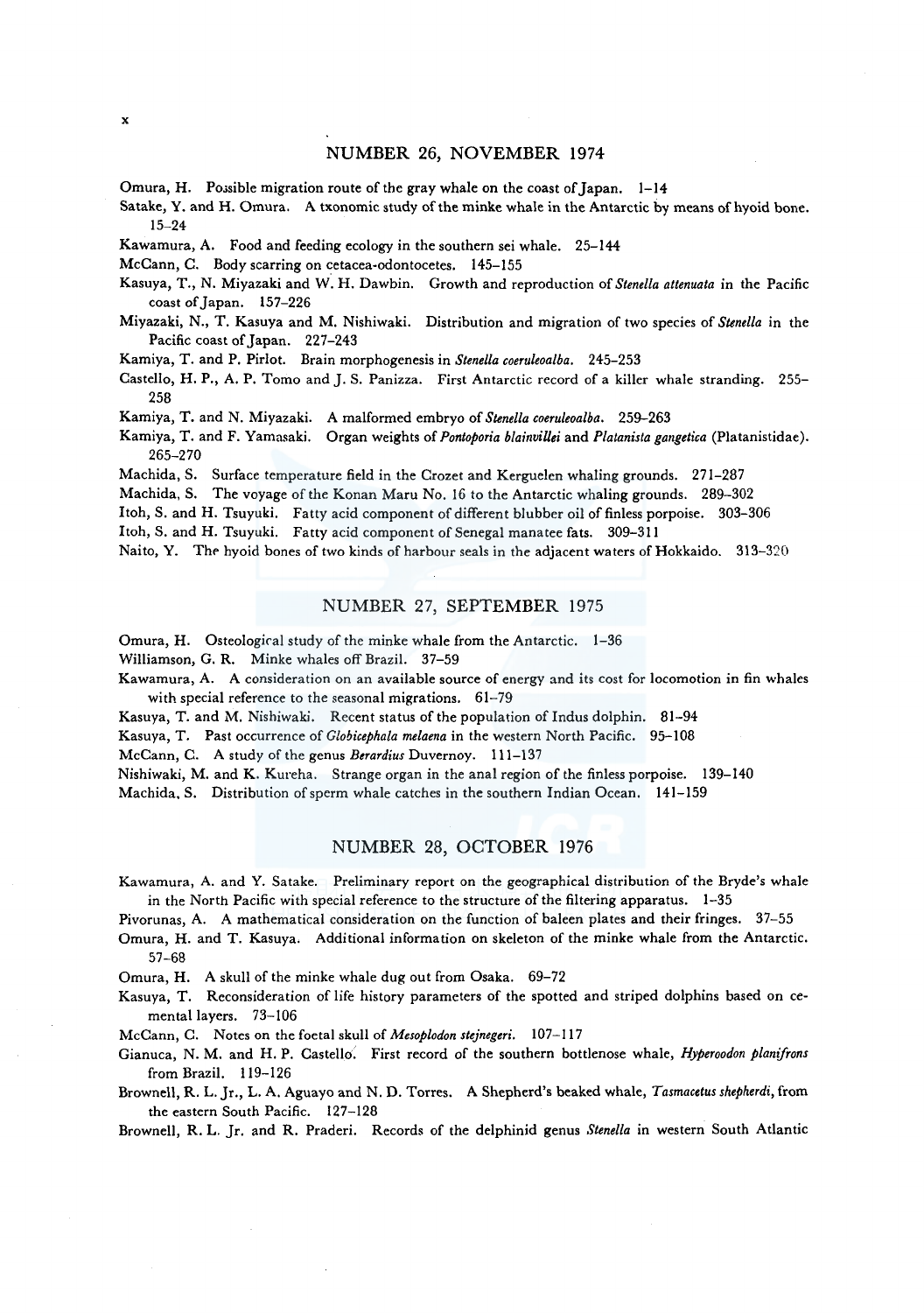waters. 129-135

- Yamasaki, F., H. Satomi and T. Kamiya. An observation on the papillary projections at the lingual margin in the striped dolphin. 137-140
- Kasuya, T. and N. Miyazaki. An observation of epimeletic behavior of *Lagenorhyncus obliquidens.* 141- 143
- Kawakami, T. Squids found in the stomach of sperm whales in the northwestern Pacific. 145-151
- Leung, Y. M. Life cycle of *Gvamus scammoni* (Amphipoda: Cyamidae), ectoparasite of gray whale, with a remark on the associated species. 153-160
- Kagei, N., T. Tobayama and Y. Nagasaki. On the helminthum of Franciscana, *Pontoporia blainvillei.*  161-166
- Tsuyuki, H. and S. Itoh. Fatty acid component of lipid of *Euphausia superba.* 167-174
- Naito, Y. The occurrence of the phocid seals along the coast of Japan and possible dispersal of pups. 175- 185
- Naito, Y. and M. Oshima. The variation in the development of pelage of the ribbon seal with reference to the systematics. 187-197

## NUMBER 29, DECEMBER 1977

Kasuya, T. Age determination and growth of the Baird's beaked whale with a comment on the feta! growth rate. 1-20

Miyazaki, N. On the growth and reproduction of *Stenella coeruleoalba* off the Pacific coast of Japan. 21-48 Kawamura, A. On the food of Bryde's whales caught in the South Pacific and Indian Oceans. 49-58

- Herman, L. M. and R. C. Antinoja. Humpback whales in the Hawaiian breeding waters: population and pod characteristics. 59-85
- Aminul Haque, A.K.M., M. Nishiwaki, T. Kasuya and T. Tobayama. Observations on the behaviour and other biological aspects of the Ganges susu, *Platanista gangetica.* 87-94
- Yamasaki, F., S. Komatsu and T. Kamiya. A comparative morphology of anal tonsils in Platanistidae. 95-100
- Nemoto, T., R. L. Brownell, Jr. and T. Ishimaru. *Coconeis* diatom on the skin of Franciscana. 101-105
- Castello, H.P. Food of a killer whale: Eagle sting-ray, *Myliobatis* found in the stomach of a stranded *Orcinus orca.* **107-111**
- Nishiwaki, M. and A. Sasao. Human activities disturbing natural migration routes of whales. 113-120
- Yoshida, K., N. Baba, M. Oya and K. Mizue. On the formation and regression of corpus luteum in the northern fur seal ovaries. 121-128
- Abe, H., Y. Hasegawa and K. Wada. A note on the air-sac of ribbon seal. 129-135
- Kawamura, A. and T. Furuno. On the northern extremes of pack ice observed by whaling vessels in the summer of the Antarctic seasons 1957/58-1962/63. 137-141

#### NUMBER 30 DECEMBER 1978

- Kasuya, T. The life history of Dall's porpoise with special reference to the stock off the Pacific coast of Japan. 1-64
- Miyazaki, N. and M. Nishiwaki. School structure of the striped dolphin off the Pacific coast of Japan. 65-116
- Clarke, R., A. Aguayo L. and S. B. de! Campo. Whale observation and whale marking off the coast of Chile in 1964. 117-178
- Miyazaki, N. and S. Wada. Observation of cetacea during whale marking cruise in the western tropical Pacific, 1976. 179-196

Goodall, R. N. P. Report on the small cetaceans stranded on the coasts of Tierra del Fuego. 197-232 Miyazaki, N. and S. Wada. Fraser's dolphin, *Lagerwdelphis hosei* in the western North Pacific. 231-244 Nemoto, T. Humpback whales observed within the continental shelf waters of the eastern Bering Sea.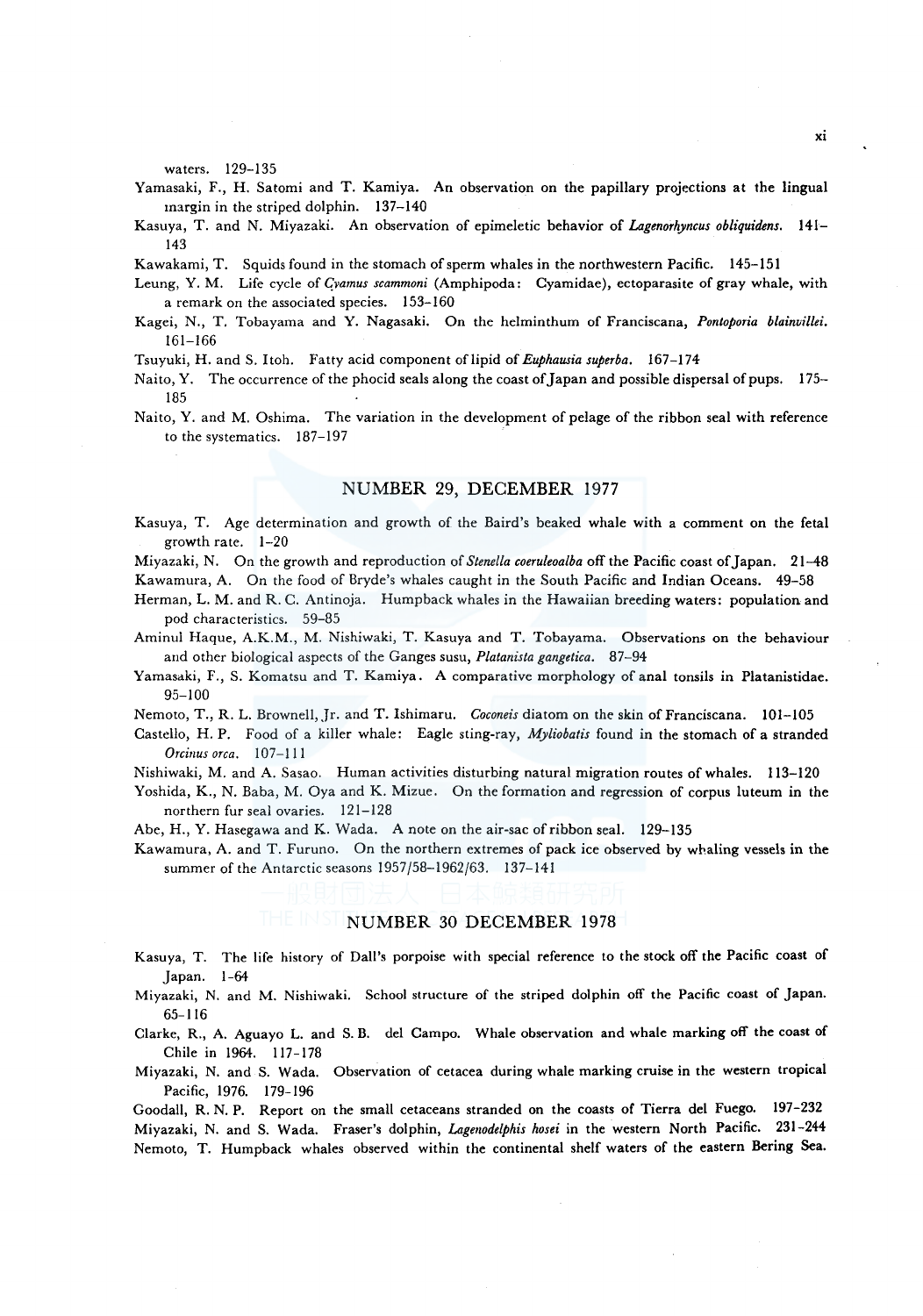245-247

- Yamamoto, Y. and **H.** Hiruta. Stranding of a black right whale at Kumomi, southwestern coast of Izu Peninsula. 249-251
- Klima, M. Comparison of early development of sternum and clavicle in striped dolphin and in humpback whale. 253-269
- Omura, H. Preliminary report on morphological study of pelvic bones of the minke whale from the Antarctic. 271-279
- Kamiya, T., F. Yamasaki and S. Komatsu. A note on the parathyroid glands of Ganges susu. 281-284
- Yamasaki, F., S. Komatsu and T. Kamiya. Taste buds in the pits at the posterior dorsum of the tongue of *Stenella coeruleoalba.* 285-290
- Kawamura, A. On the baleen filter area in the South Pacific Bryde's whales. 291-300
- Kasuya, T. and M. Nishiwaki. On the age characteristics and anatomy of the tusk of *Dugong dugon.*  301-310
- Kagei, N., K. Asano and M. Kihata. On the examination against the parasites of Antarctic krill, *Euphausia superba.* 311-313

## NUMBER 31, DECEMBER 1979

Kasuya, T. and K. Kureha. The population of finless porpoise in the Inland Sea of Japan. 1-44

Kasuya, T. and R. L. Brownell Jr. Age determination, reproduction, and growth of Frnaciscana dolphin, *Pontoporia blainvillei.* 45-67

Jurasz, C. M. and V. P. Jurasz. Feeding modes of the humpback whale, *Megaptera novaeangliae,* in southeast Alaska. 69-83

Omura, H. and T. Kasuya. A skull of baleen whale dredged from the Inland Sea of Japan. 85-92 Kamiya, T., T. Tobayama and M. Nishiwaki. Epidermal cyst in the neck of a killer whale. 93-94

Major, P. F. An aggressive encounter between a pod of whales and billfish. 95-96

Kato, H. Carotenoid colored minke whale from the Antarctic. 97-99

Kato, H. Unusual minke whale with deformed jaw. 101-103

Naito, Y. and S. Konno. The post breeding distributions of ice-breeding harbour seal *(Phoca largha)*  and ribbon seal *(Phoca fasciata)* in the southern sea of Okhotsk. 105-119

- Naito, Y. A record of the bearded seal wandering with special reference to the wandering speed. 121-123
- Miyazaki, N., K. Itano, M. Fukushima, S. Kawai and K. Honda. Metals and organochlorine compounds in the muscle of dugong from Sulawesi Island. 125-128

Kamiya, T., S. Uchida and T. Kataoka. Organ weights of *Dugong dugon.* 129-132

Nishiwaki, M., T. Kasuya, N. Miyazaki, T. Tobayama and T. Kataoka. Present ditribution of the dugong in the world. 133-141

# NUMBER 32, DECEMBER 1980

Kawamura, A. Food habits of the Bryde's whales taken in the South Pacific and Indian oceans. 1-23 Omura, H. Morphological study of pelvic bones of the minke whale from the Antarctic. 25-37

Hohn, A. A. Age determination and age related factors in the teeth of western North Atlantic bottlenose dolphins. 39-66

Yonekura, M., S. Matsui and T. Kasuya. On the external characters of *Globicephala macrorhynchus* off Taiji, Pacific coast of Japan. 67-95

Nemoto, T., P. B. Best, K. Ishimaru and H. Takano. Diatom films on whales in South African waters. 97-103

Kamiya, T. and P. Pirlot. Brain organization in *Platanista gangetica.* 105-126

Yamasaki, F., S. Komatsu and T. Kamiya. A comparative morphological study on the tongues of manatee and dugong (Sirenia). 127-144